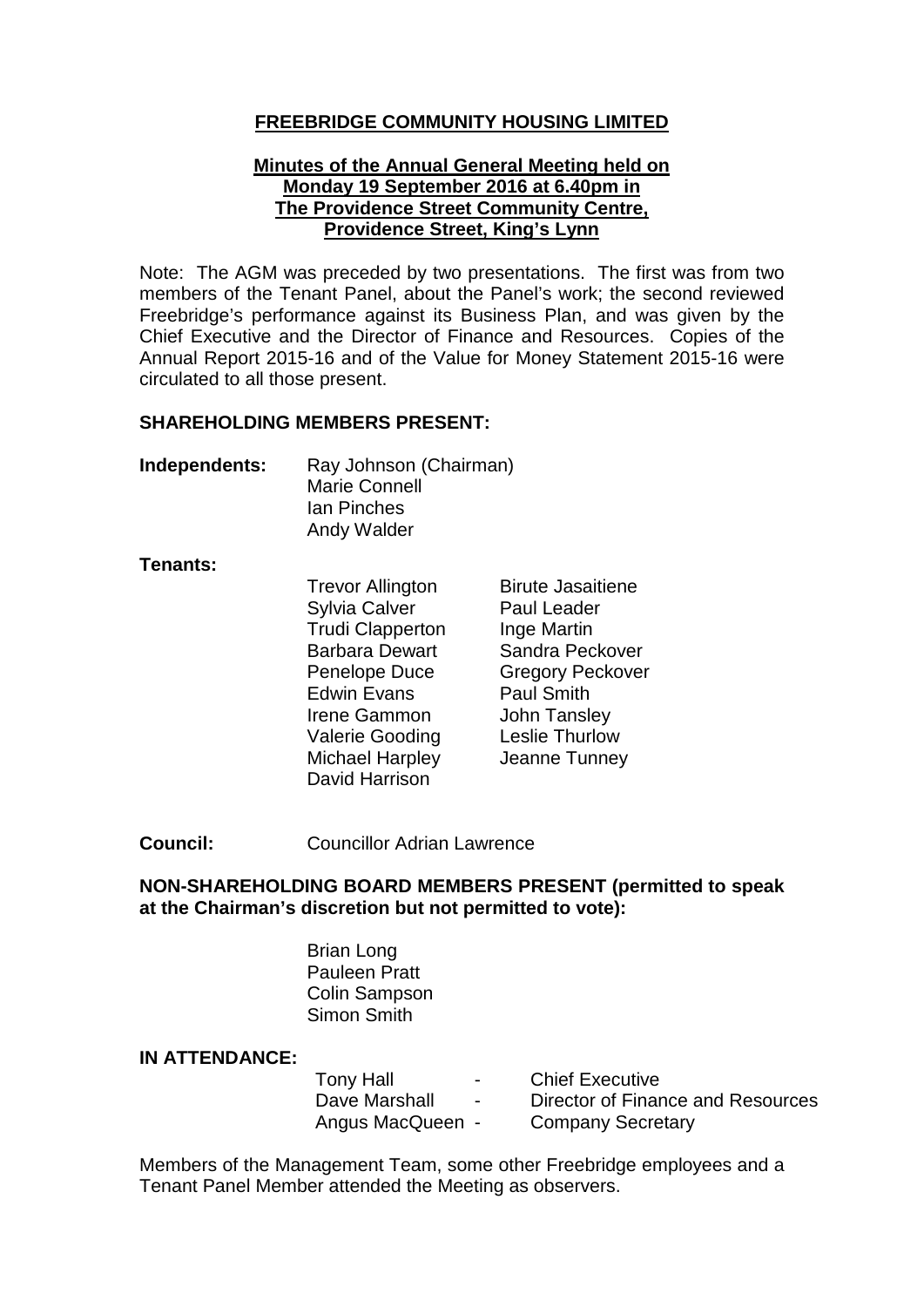# **1. APOLOGIES**

Apologies for absence were received from the following Tenant Shareholders: Paul Baisbrown, Leslie Barry, Barbara Davis, Leslie Elflett, Christine Elflett, Margaret Follen, Stanley Follen, Peter Fox, Angela French, Glenn Gillott, Joan Guyan, Paul Harriman, Lesley Henshaw, Susan Hope, Sheila James, Celia Jayne, Ian Lund, Edward O'Keefe, Anthony Reddy, Judith Roberts, Derek Roberts, Zita Salcevica, Colin Thomson, Rasa Williamson and Emily Woodley.

An apology for absence was received from the following Independent Shareholder: Steve Clark.

# **2. MINUTES**

Having been duly proposed and seconded, it was

**RESOLVED** (by 100% of those voting):That the minutes of the Annual General Meeting held on 21 September 2015 be confirmed as a correct record and signed by the Chairman.

### **3. THE BOARD'S ANNUAL REPORT TO THE ANNUAL GENERAL MEETING**

The Meeting received the Board's Annual Report, which included the following:

- financial statements for the period to 31 March 2016, including:
	- o the revenue accounts and balance sheet for the last accounting period
	- o the Auditor's report on those accounts and balance sheet
	- o the Board's report on the affairs of the Association
	- o the Board's statement of the values and objectives of the Association
- a statement of the current obligations of Board Members to the Board and the Association
- a statement of the skills, qualities and experience required by the Board amongst its members
- the Policy for admitting new shareholders
- the Board's report on the Community Empowerment Strategy.